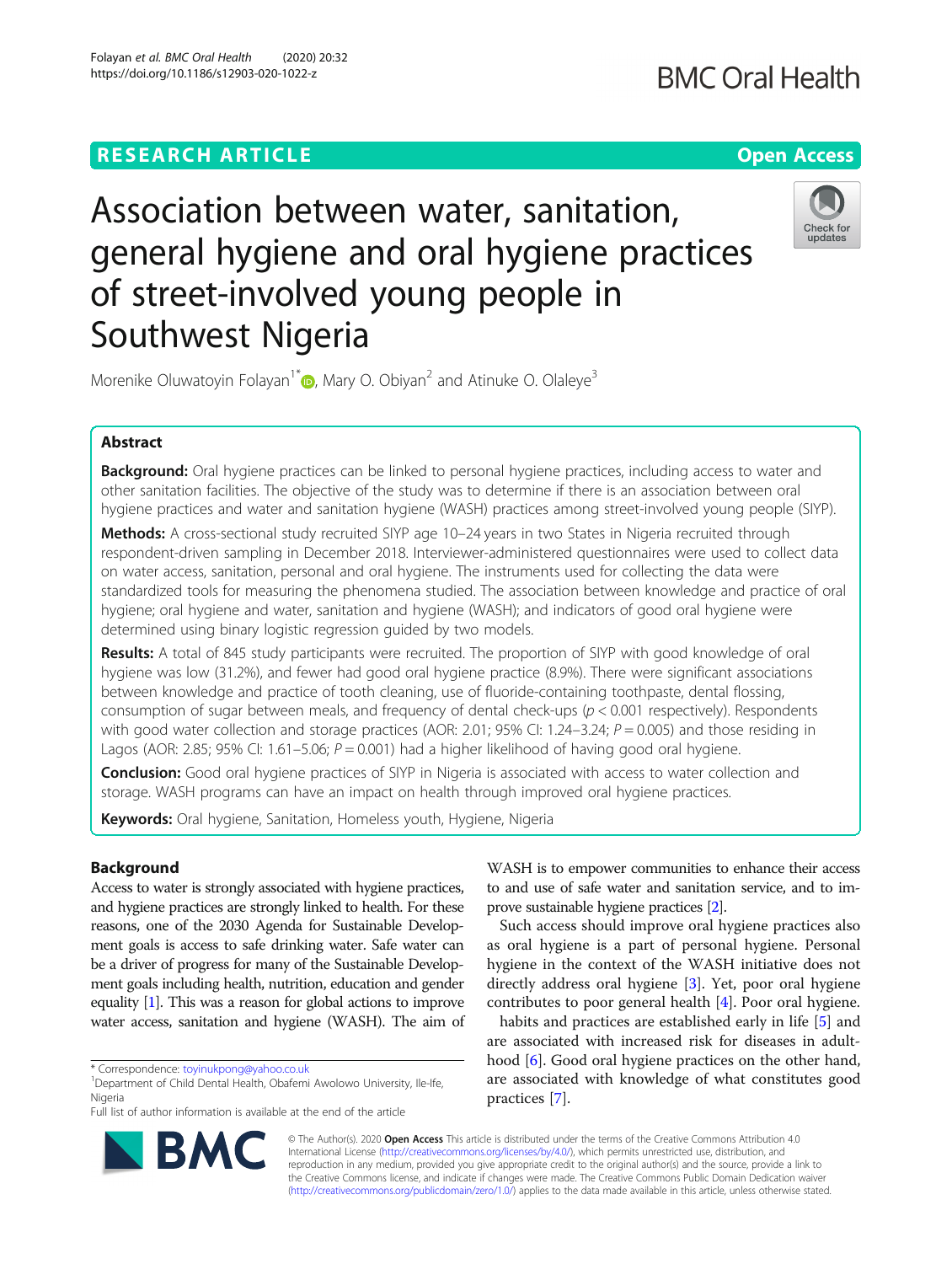Though the ability to self-regulate improves during adolescence, the motivation to employ self-regulatory abilities for health-related practices declines during this period with implications for overall oral health and wellbeing [[8,](#page-9-0) [9\]](#page-9-0). This decline may be worse for adolescents and youths who live without parental influence and control, such as street-involved young persons (SIYP).

SIYP are adolescents and young persons who come to the street and engage in the street economy as a source of labor [\[10](#page-9-0)]. They also engage in high-risk behaviors [[11\]](#page-9-0) and have emergency health needs [[12](#page-9-0)]. In Nigeria, the risk for sexually transmitted infection, HIV infection and sexual exploitation are increased in SIYP [[13](#page-9-0)–[16](#page-10-0)]. SIYP often reside in slums and poor residential areas [[12\]](#page-9-0), which increases their risk for poor sanitation and personal hygiene and oral health practices [\[17](#page-10-0)–[19\]](#page-10-0).

Though oral hygiene is part of personal hygiene practices, oral hygiene is at the greatest risk of neglect by children, adolescents and adults when faced with multiple life issues [\[20](#page-10-0)]. Those in the labor industry (SIYP who also are working agents) often de-prioritized oral health practices in comparison to other personal hygiene practices [[21\]](#page-10-0).

WASH are country-level programs that aim to reduce the risk for diseases by creating environments that support good personal hygiene and sanitation. Little is known about the link between WASH practices and oral health. Yet, with the high prevalence of dental caries in developing countries [\[22](#page-10-0)] - the same regions where WASH programs are implemented and expected to have a major impact - incorporating oral hygiene practices into WASH programs may be a cost-effective approach to addressing important health needs at the population level. WASH programs have focused on under-5-year age children to reduce the risk of childhood infectious diseases that result from inadequate access to water and sanitation [\[23\]](#page-10-0). Though there is a WASH agenda for Nigeria [[24\]](#page-10-0), our literature search yielded no publications on WASH and its association with SIYP practices and oral health practices.

Poor oral health is perpetuated by social inequality just like poor access to water, sanitation and personal hygiene [[25\]](#page-10-0). Oral hygiene practices can be affected by demographic factors (age, sex, education, and employment), distal factors (access to water and sanitation services), and proximal factors (oral health knowledge). This study will determine the association between the knowledge and practice of oral hygiene by SIYP in Nigeria; and the association between oral hygiene practices and other personal hygiene practices (access to water and other sanitation facilities). We hypothesize that poor oral hygiene practices are associated with poor access to water, sanitation and personal hygiene for SIYP. We also hypothesize that personal hygiene practices are strongly associated with access to water and access to other sanitation facilities [[7\]](#page-9-0).

### Methods

# Study design and study population

This was a cross-sectional study that explored the knowledge and hygiene practices of SIYP in southwest Nigeria. A community engagement program (CEP) on WASH was implemented in December 2018, as a SIYP community entry strategy with the aim of fostering rapport between the field workers and study participants. This approach was adopted to facilitate and retain participation of SIYP for a one-year project that commenced after the CEP program. The WASH CEP consisted of health talks on personal hygiene (hand-washing, sanitation, oral hygiene, and menstrual hygiene) and street hygiene. Data were collected from recruited SIYP before the WASH CEP began. Study participants were adolescents and young people, aged 10 to 24 years, who met the criteria for being SIYP (those who spend most of their time on the street and return home at night, or who continually live and sleep on the street).

#### Sample size

Sample size determination for the project was guided by Turner [[26](#page-10-0)], who recommended estimates to derive sample size for surveys on orphaned and vulnerable children (OVC) in homeless situations. Considering the unavailability of data to generate prevalence rate of OVC in the proposed study environment, the suggested minimum sample size of 800 to 1000 was adopted for this study. A total of 845 (452 males and 393 females) SIYP were interviewed during the WASH CEP.

# Study instruments

The WASH questionnaire had sections on sociodemographic characteristics, personal hygiene (collection and storage, handwashing, sanitation and waste disposal), knowledge about hygienic practices, and oral hygiene. Each section was adopted from validated sources. The tool used to collect information on personal hygiene was adapted from the United Nations High Commissioner for Refugees WASH knowledge, attitude and practice survey questionnaire [[27\]](#page-10-0). The tool used to collect data on oral hygiene has been used in past studies in Nigeria [\[28](#page-10-0)]. A national WASH consultant who is a community health expert in sanitarian and public health undertook the judgment quantification of the instruments used for the study. The judgement quantification is a part of the instrument content validation process [[29\]](#page-10-0). A pilot was then conducted to test the questions for ease of understanding and language clarity. The survey took place between the first and third weeks of December 2018.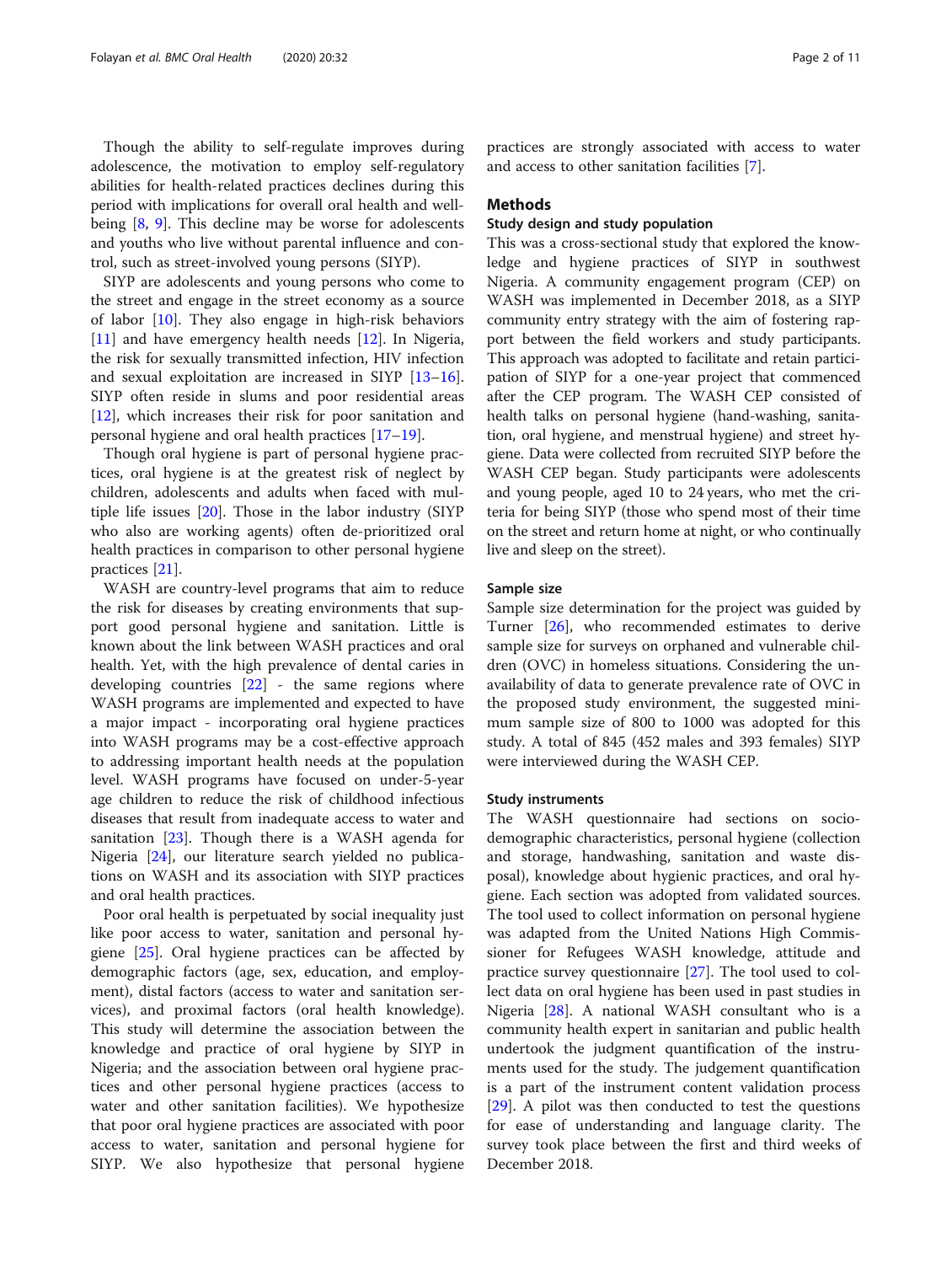Socio-demographic data collected were age, sex, marital status, school attendance and state of residence. Age was designated as age at last birthday and was stratified into three groups: 10–14 years, 15–19 years, and 20–24 years. Marital status was designated either married or not married; those living with their spouse were considered married. The response on the history of school attendance was either 'yes' or 'no'. A 'yes' response indicated that the person had had some level of formal education.

Information on oral hygiene practices was collected with a 5-item questionnaire that sought information on the frequency of tooth cleaning, use of fluoridecontaining toothpaste, use of dental floss, consumption of sugar between meals, and frequency of dental checkups. The responses to the questions ranged from four to seven alternatives. The accepGuidelines for Sampling Orphans and Other Vulnerable Children responses were brushing more than once a day, use of fluoridated toothpaste always or almost always, flossing at least once a day, eating sugary snacks between main meals less frequently than once a day, and attending a dental check-up within the last year. Only three of the five items were used to measure good oral hygiene practice. The expected practices were: brushing teeth more than once a day, used fluoridated toothpaste always or almost always, and ate sugary snacks between main meals less often than once a day [[28\]](#page-10-0). The responses were given a score of 1 and otherwise 0. A possible score range of oral hygiene practices was 0– 3. Respondents were considered to have good oral hygiene practice  $[24]$  $[24]$  if they had 2 to 3 of these oral health practices: Those with 0 to 1 practice were considered to have poor oral hygiene practice.

#### Information on oral hygiene knowledge

The questions on oral hygiene practices were adapted to inquire about respondents' oral hygiene knowledge. Respondents were asked about their knowledge of the frequency of tooth cleaning, use of fluoride-containing toothpaste, use of dental floss, consumption of sugar between meals, and frequency of dental check-ups. Correct responses to the questions were assigned '1' if positive and '0' if otherwise. After that, an index was computed for the variables used to measure oral hygiene knowledge with a possible score ranging from 0 to 5. The mean score cut-off point was 2. Respondents who answered yes to 3 and more of the 5 questions reflected good oral hygiene knowledge. Responses fewer than these three correct responses were categorized as poor oral hygiene knowledge [[30\]](#page-10-0). The questions on oral hygiene knowledge were asked after the questions on oral hygiene practices.

## Information on personal hygiene

There were four questions on personal hygiene: water collection and storage, handwashing, sanitation and waste disposal. The section on water collection and storage had 5-item, closed-ended questions that explored responses about source of drinking water (improved and non-improved); and water storage (if had containers for collecting and storing water; if the container for collecting and storing water is protected; frequency of cleaning drinking and storage water containers and how the containers were cleaned). Those who had good 'water collection' and 'storage practice' were assigned '1' while others were assigned '0'.

For handwashing practices, a 4-item close-ended questionnaire was used to elicit information on washing hand with soap, washing hands before eating, washing hands after toilet, and washing hands soon after getting home. Responses to the questions on handwashing practices were coded as no - '0'and yes – '1'. The possible score range was 0 to 4. Only respondents who answered positive to the four questions were assumed to have good handwashing practices.

A 4-item questionnaire was used to elicit information on sanitation. It obtained information on the usual place for defecation (improved facility and non-improved facility); access to handwashing facility at a place of defecation and access to water and soap to wash hands after defecation. The responses to the questions on sanitation were coded as ' $0'$  – no and '1' – yes and were thereafter merged. The score for good sanitation practice ranged from 0 to 4. Any score less than 4 was categorized as poor sanitation.

A 3-item questionnaire was on the knowledge and practices of management of waste. It inquired about methods for disposal of waste (recycle, reuse, dispose in waste bin, dump in the bush), if respondent considered it safe to use of bare hands to collect waste (yes, no, don't know), and if aware that improper management of wastes pollutes water and causes typhoid fever (yes or no or don't know). Good knowledge and practice of waste management was scored '1' and poor knowledge and practice of waste management was scored '0'. All 'don't know' responses were scored '0'. The possible score for good waste disposal ranged from 0 to 3. Any score less than 3 was categorized as poor waste management.

### Study procedures

The study participants were recruited through respondent-driven sampling [\[31\]](#page-10-0). The first seeds for the respondent-driven sampling were identified in areas where SIYP cluster. Clusters were identified through mapping conducted by the research team along with officials of the State Ministry of Health. Two high-volume clusters each in Lagos and Osun States were identified: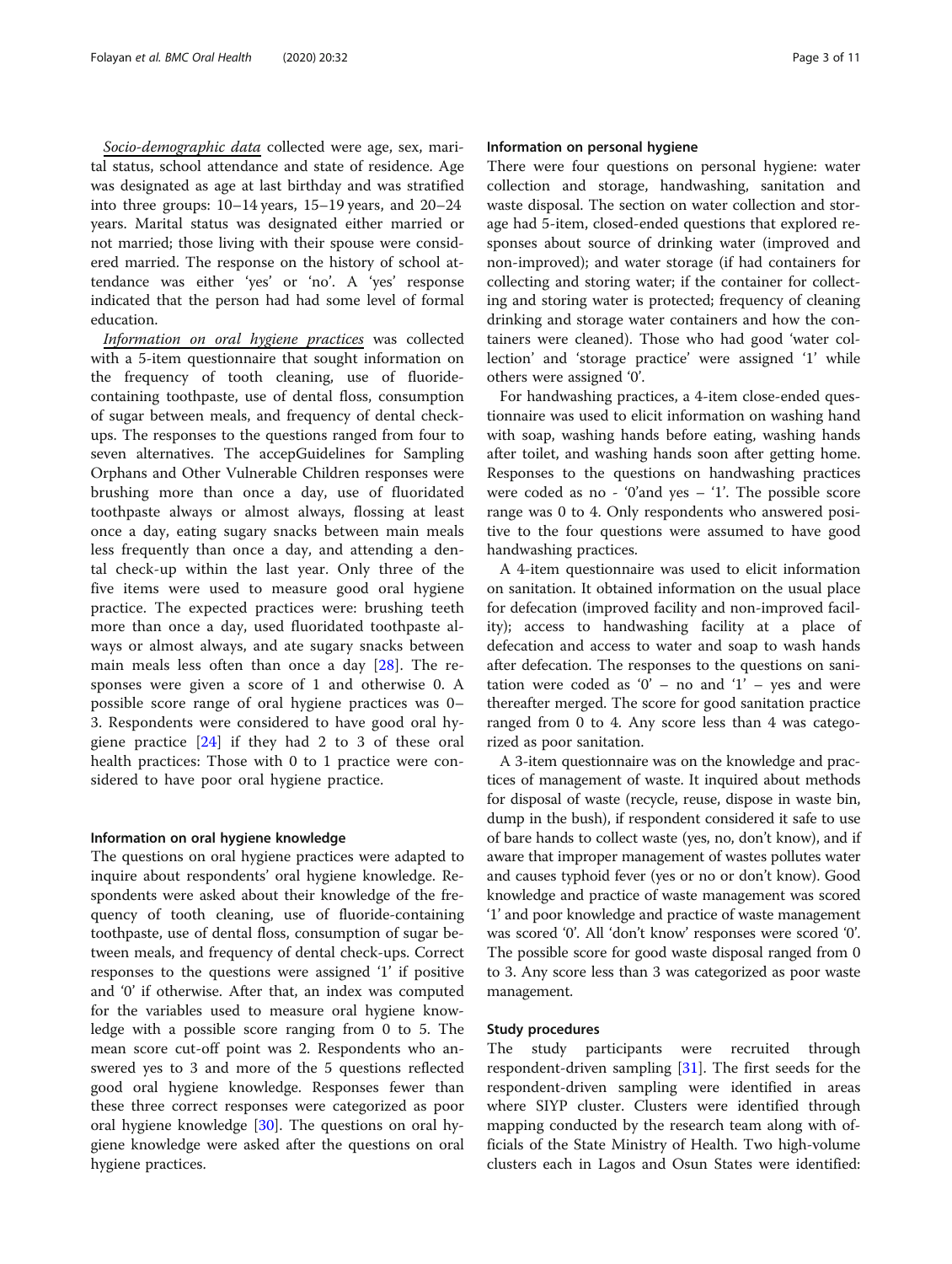the cluster sites in Lagos State were Bariga and Ajah; the sites in Osun State were Oke-Baale and Olaiya/Sabo.Two cards with identification numbers were given to the first ten seeds in these cluster areas after they had been interviewed to recruit friends or peers, which some SIYP accomplished.

The recruitment effort of seeds was complemented by direct recruitment by the research team, who also visited the cluster areas. When SIYP approached for study participation were not willing to participate, field workers went on to recruit the next possible SIYP. Recruitment continued until at each cluster until target sample size were reached.

All recruited study participants gave consent before administration of the questionnaire by research team members. The questionnaire was administered in a place the respondent felt most comfortable to respond to questions. At the end of the interview, participants were given lottery tickets that enabled them to enter a raffle draw during a sideshow at the end of the survey. The values of the draw prize were \$0.40 to \$2.25.

## Variables

The outcome variable for this study was 'oral hygiene practices,' measured as either good or poor. The explanatory variables were good or poor water collection and storage, handwashing, sanitation and waste disposal practices. Confounding variables were the background information of respondents: sex, age, state of residence, school attendance, and marital status.

#### Data analysis

Data were collected electronically with open data kit, and analyzed using STATA 15.1. Univariate analysis was conducted to describe the proportion of respondents for the outcome, explanatory and confounding variables. Bivariate analysis was conducted with Pearson chi-square (or Fisher's exact t-test where appropriate) to determine the associations between the outcome variables and the explanatory and confounding variables. Inferential analysis was conducted to identify risk indicators for good oral hygiene. Binary logistic regression, guided by two models, was conducted. The first model tested the association between the outcome and explanatory variables while the second model tested the associations between outcome and explanatory variables adjusting for confounders. Statistical significance was considered at  $p$ value less or equal to 0.05.

# Results

# Oral hygiene knowledge

More than half of the respondents had good knowledge about the frequency of tooth cleaning (52.4%) and were aware of the need to use fluoride-containing toothpaste

(62.4%). However, a low proportion of respondents had good knowledge on the frequency of use of dental floss (22.2%), frequency for consumption of sugar between meals (15.5%), and frequency of dental check-ups (31.6%). Two hundred and sixty-four (31.2%) SIYP had good oral hygiene knowledge. Table [1](#page-4-0) lists the proportion of respondents for each item of the oral hygiene knowledge assessed.

There were sex, age and state differences in the responses on frequency of dental check-ups. There also were State differences in the responses on frequency of tooth brushing, teeth flossing, and use of fluoride-containing toothpaste, as illustrated in Table [1.](#page-4-0) Significantly more females than males  $(p = 0.003)$ , more 10–14-year-olds than 15–24-year-olds  $(p = 0.03)$ , and more respondents from Lagos than Osun State  $(p < 0.001)$  indicated that dental check-up visits should be every 6–12 months. Also, significantly more respondents from Lagos than Osun State knew of the need to brush the teeth twice a day or more ( $p = 0.02$ ), floss daily  $(p < 0.001)$ , and regularly use fluoride-containing toothpaste for tooth brushing ( $p < 0.001$ ).

# Oral hygiene practice

Seventy-five (8.88%) respondents had good oral hygiene practices. The majority of the respondents cleaned their teeth less often than twice a day (93.6%), did not use dental floss (95.6%), consumed sugar between meals (85.0%), and did not have an annual dental check-up (94.0%). Table [2](#page-5-0) lists the proportion of respondents for each item of oral hygiene practice.

There were residential-location differences in the responses on frequency of tooth brushing, use of fluoride-containing toothpaste, and frequency of dental check-ups. There also were age differences in the responses on use of fluoride-containing toothpaste, as illustrated in Table [3.](#page-6-0) Significantly more respondents in Lagos than in Osun State gave correct responses on frequency of tooth brushing  $(p < 0.001)$ , use of fluoridecontaining toothpaste ( $p < 0.001$ ), and frequency of dental check-ups  $(p = 0.002)$ . Also, more 10-14-year-olds than those 15–24-years-old gave appropriate responses to the use of fluoride-containing toothpaste ( $p < 0.001$ ).

Table [3](#page-6-0) lists the three factors significantly associated with oral hygiene practices. More respondents in Lagos than in Osun State (13.1% vs 4.6%;  $p < 0.001$ ); more respondents with good than poor oral hygiene knowledge  $(9.6\% \text{ vs } 0.0\%; \ p < 0.01); \text{ and more respondents with}$ good than poor water collection and storage (12.4% vs 4.7%;  $p < 0.001$ ) had good oral hygiene practice.

# Association between oral hygiene practice and oral hygiene knowledge

Table [4](#page-7-0) shows the associations between oral hygiene practice and oral hygiene knowledge. There was a significant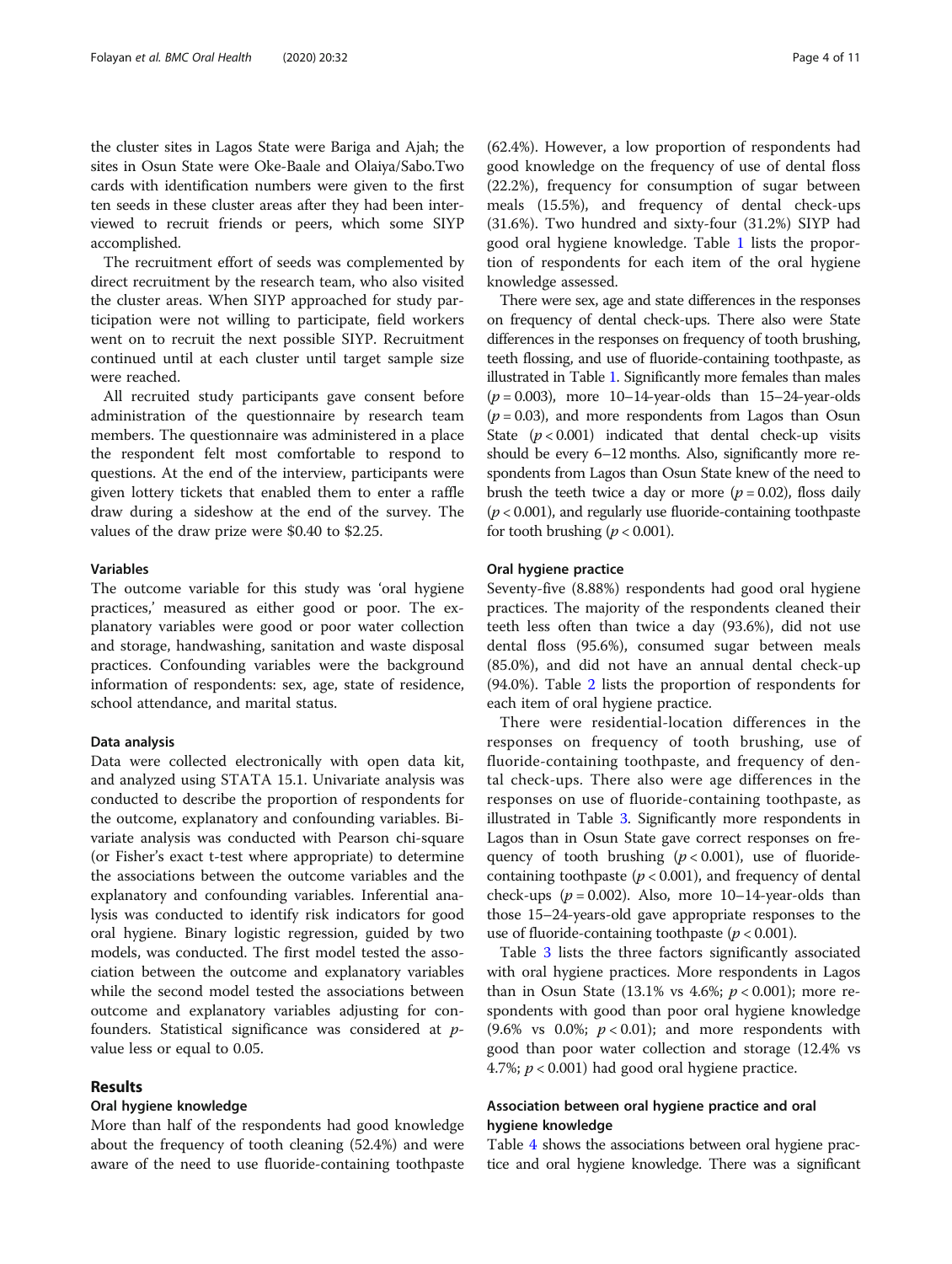| Variables                             | Sex                 |                       | Age                          |                              |                                | Residence           |                      | Total       |
|---------------------------------------|---------------------|-----------------------|------------------------------|------------------------------|--------------------------------|---------------------|----------------------|-------------|
|                                       | Male<br>$(n = 452)$ | Female<br>$(n = 393)$ | $10-14$ years<br>$(n = 229)$ | $15-19$ years<br>$(n = 372)$ | $20 - 24$ years<br>$(n = 244)$ | Osun<br>$(n = 417)$ | Lagos<br>$(n = 428)$ | $N = 845$   |
| Sugar intake in-between meals         |                     |                       |                              |                              |                                |                     |                      |             |
| Rarely/never eat between meals        | 71 (15.7%)          | 60 (15.3%)            | 28 (12.2%)                   | 66 (17.7%)                   | 37 (15.2%)                     | 68 (16.3%)          | 63 (14.7%)           | 131 (15.5%) |
| Other responses                       | 381 (84.3%)         | 333 (84.7%)           | 201 (87.8%)                  | 306 (82.3%)                  | 207 (84.8%)                    | 349 (83.7%)         | 365 (85.3%)          | 714 (84.5%) |
| $X^2$ ; p value                       | 0.031; 0.86         |                       | 3.32; 0.19                   |                              |                                | 0.41; 0.52          |                      |             |
| Frequency of teeth brushing           |                     |                       |                              |                              |                                |                     |                      |             |
| $\geq$ 2ce a day                      | 216 (47.8%)         | 227 (57.8%)           | 110 (48.0%)                  | 195 (52.4%)                  | 138 (56.6%)                    | 201 (48.2%)         | 242 (56.5%)          | 443 (52.4%) |
| < 2ce a day                           | 236 (52.2%)         | 166 (42.2%)           | 119 (52.0%)                  | 177 (47.6%)                  | 106 (43.4%)                    | 216 (51.8%)         | 186 (43.5%)          | 402 (47.6%) |
| $X^2$ ; p value                       | 8.38; 0.004         |                       | 3.44; 0.18                   |                              |                                | 5.89; 0.02          |                      |             |
| Frequency of teeth flossing           |                     |                       |                              |                              |                                |                     |                      |             |
| $\geq$ 2ce a day                      | 92 (20.4%)          | 96 (24.4%)            | 49 (21.4%)                   | 78 (21.0%)                   | 61 (25.0%)                     | 68 (16.3%)          | 120 (28.0%)          | 188 (22.2%) |
| $<$ 2ce a day                         | 360 (79.7%)         | 297 (75.6%)           | 180 (78.6%)                  | 294 (79.0%)                  | 183 (75.0%)                    | 349 (83.7%)         | 308 (72.0%)          | 657 (77.8%) |
| $X^2$ ; p value                       | 2.02; 0.16          |                       | 1.52;0.47                    |                              |                                | 16.80; < 0.001      |                      |             |
| Use of fluoride containing toothpaste |                     |                       |                              |                              |                                |                     |                      |             |
| Always                                | 246 (62.2%)         | 246 (62.6%)           | 129 (56.3%)                  | 236 (63.4%)                  | 162 (66.4%)                    | 233 (55.9%)         | 294 (68.7)           | 527 (62.4%) |
| Others                                | 171 (37.8%)         | 147 (37.4%)           | 100 (43.7%)                  | 136 (36.6%)                  | 82 (33.6%)                     | 184 (44.1%)         | 134 (31.3)           | 318 (37.6%) |
| $X^2$ ; p value                       | 0.02; 0.90          |                       | 5.42; 0.07                   |                              |                                | $14.78$ ; < 0.001   |                      |             |
| Frequency of dental check-ups         |                     |                       |                              |                              |                                |                     |                      |             |
| 6-12 monthly                          | 123 (27.2%)         | 144 (36.6%)           | 87 (38.0%)                   | 114 (30.7%)                  | 66 (27.1%)                     | 84 (20.1)           | 183 (42.8%)          | 267 (31.6%) |
| Others                                | 329 (72.8%)         | 249 (63.4%)           | 142 (62.0%)                  | 258 (69.4%)                  | 178 (73.0%)                    | 333 (79.9)          | 245 (57.2%)          | 578 (68.4%) |
| $X^2$ ; p value                       | 8.65; 0.003         |                       | 6.82; 0.03                   |                              |                                | 49.97; < 0.001      |                      |             |

<span id="page-4-0"></span>**Table 1** Oral hygiene knowledge of SIYP in Lagos and Osun State, Nigeria ( $N = 845$ )

association between knowledge and the practices of frequency of tooth cleaning, use of fluoride-containing toothpaste, use of dental floss, consumption of sugar between meals, and frequency of dental check-ups  $(p < 0.001$  respectively). There were also significant associations between the knowledge on the frequency of tooth brushing and the consumption of sugar between meals ( $p = 0.01$ ), use of fluoridated toothpaste ( $p = 0.004$ ), and frequency of dental check-ups ( $p = 0.001$ ). The knowledge on frequency of dental check-ups was significantly associated with appropriate practices on the consumption of sugar between meals ( $p <$ 0.001) and use of fluoridated toothpaste ( $p < 0.001$ ).

## Indicators for good oral hygiene practices

Table [5](#page-8-0) reports on the outcome of the logistic regression analysis identifying indicators for good oral hygiene practices. Before adjustment of the model, the only indicator for good oral hygiene was good water collection and storage; respondents who had good water collection and storage were more likely to have good oral hygiene practices (OR: 2.01; 95% CI: 1.24–3.24; P < 0.01). After adjustment, good oral hygiene knowledge, good water collection and storage, and State of residence were significant indicators of good oral hygiene practices. SIYP who had good oral hygiene knowledge (AOR: 6.16; 95% CI: 3.54–10.72;  $P < 0.001$ ); and good water collection and storage practices (AOR: 1.78; 95% CI: 1.09–2.92;  $P =$ 0.02) were more likely to have good oral hygiene practices. Also, those residing in Lagos (AOR: 2.38; 95% CI: 1.32–4.31;  $P = 0.004$ ) were more likely to have good oral hygiene than those residing in Osun State.

# **Discussion**

To the best of our knowledge, this is the first study to highlight the association between WASH variables and oral hygiene; and to describe the oral hygiene knowledge and practices of SIYP in Nigeria. Good water collection and storage was associated with good oral hygiene practices. We identified that although the oral hygiene knowledge of SIYP was better than their oral hygiene practice, and that most respondents had poor oral hygiene practices, oral hygiene knowledge significantly correlated with oral hygiene practices and was an indicator of good oral hygiene practices (no SIYP with poor oral hygiene knowledge had good oral hygiene). In addition, good oral hygiene knowledge and good water collection and storage were significantly associated with good oral hygiene practices; and the oral hygiene practices of SIYP residing in cosmopolitan Lagos State were better than that of respondents residing in the less urbanized Osun State.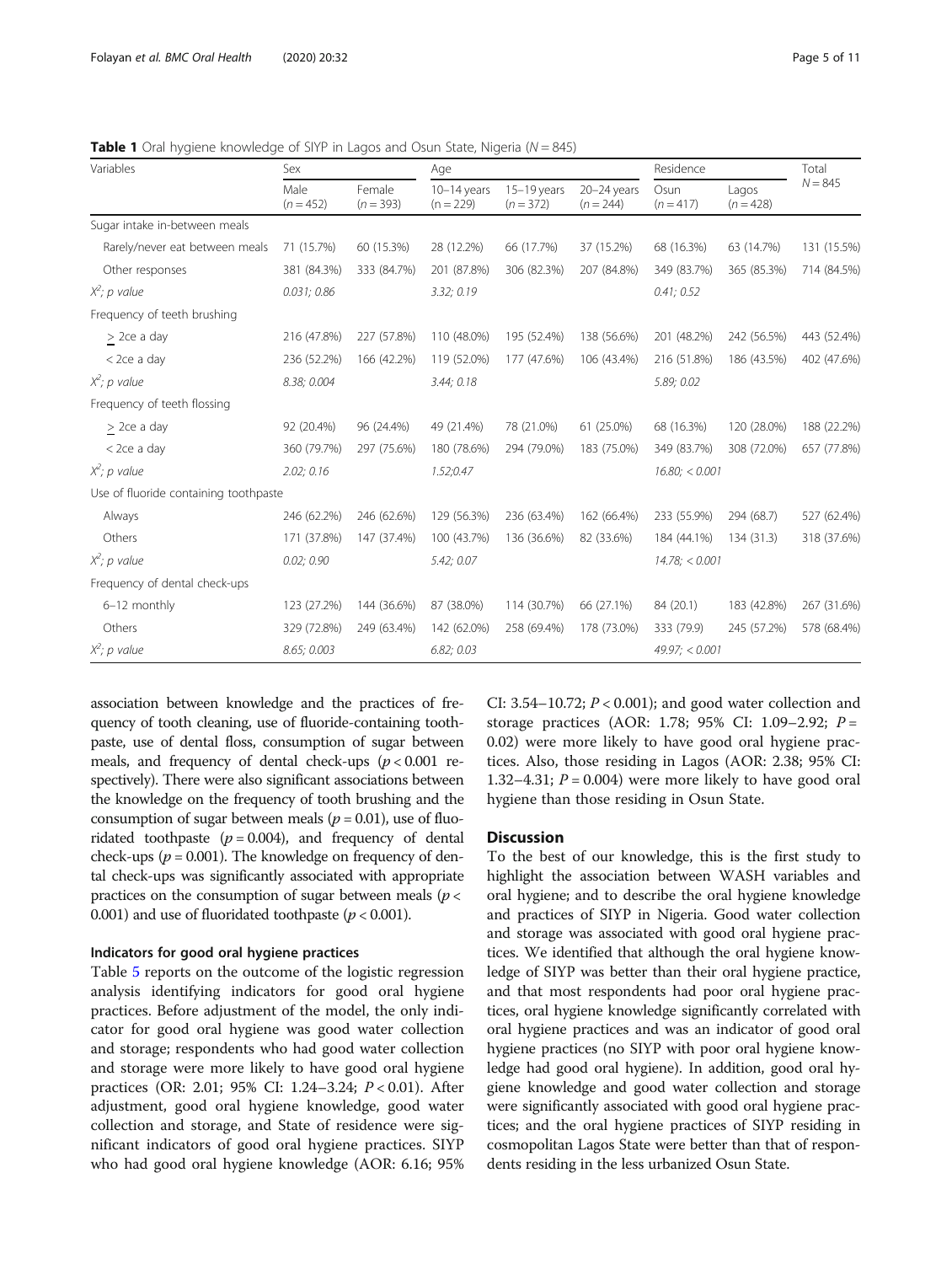| Variables                             | Sex                 |                       | Age                          |                              |                                | Residence            |                     | Total       |
|---------------------------------------|---------------------|-----------------------|------------------------------|------------------------------|--------------------------------|----------------------|---------------------|-------------|
|                                       | Male<br>$(n = 452)$ | Female<br>$(n = 393)$ | $10-14$ years<br>$(n = 229)$ | $15-19$ years<br>$(n = 372)$ | $20 - 24$ years<br>$(n = 244)$ | Lagos<br>$(n = 428)$ | Osun<br>$(n = 417)$ | $N = 845$   |
| Sugar intake in-between meals         |                     |                       |                              |                              |                                |                      |                     |             |
| Rarely/never eat between meals        | 68 (15.0%)          | 63 (16.0%)            | 26 (11.4%)                   | 67 (18.0%)                   | 38 (15.6%)                     | 70 (16.4%)           | 61 (14.6%)          | 131 (15.5%) |
| Other responses                       | 384 (85.0%)         | 330 (84.0%)           | 203 (88.7%)                  | 305 (82.0%)                  | 206 (84.4%)                    | 358 (83.6%)          | 356 (85.4%)         | 714 (84.5%) |
| $X^2$ ; p value                       | 0.16; 0.69          |                       | 3.32; 0.19                   |                              |                                | 0.48;0.49            |                     |             |
| Frequency of teeth brushing           |                     |                       |                              |                              |                                |                      |                     |             |
| > 2ce a day                           | 29 (6.4%)           | 31 (7.9%)             | 21 (9.2%)                    | 20 (5.4%)                    | 19 (7.8%)                      | 49 (11.5%)           | 11 (2.6%)           | 60 (7.1%)   |
| < 2ce a day                           | 423 (93.6%)         | 362 (92.1%)           | 208 (90.8%)                  | 352 (94.6%)                  | 225 (92.2%)                    | 379 (88.6%)          | 406 (97.4%)         | 785 (92.9%) |
| $X^2$ ; p value                       | 0.69; 0.41          |                       | 3.44; 0.18                   |                              |                                | 24.86; < 0.001       |                     |             |
| Frequency of teeth flossing           |                     |                       |                              |                              |                                |                      |                     |             |
| > 2ce a day                           | 20 (4.4%)           | 15 (3.8%)             | 8 (3.5%)                     | 15 (4.0%)                    | 12 (4.9%)                      | 22 (5.1%)            | 13 (3.1%)           | 35 (4.1%)   |
| $<$ 2ce a day                         | 432 (95.6%)         | 378 (96.2%)           | 221 (96.5%)                  | 357 (96.0%)                  | 232 (95.1%)                    | 406 (94.9%)          | 404 (96.9)          | 810 (95.9%) |
| $X^2$ ; p value                       | 0.20; 0.66          |                       | 0.62; 0.73                   |                              |                                | 2.17; 0.14           |                     |             |
| Use of fluoride containing toothpaste |                     |                       |                              |                              |                                |                      |                     |             |
| Always                                | 134 (29.6%)         | 108 (27.5%)           | 104 (45.4%)                  | 95 (25.5%)                   | 43 (17.6%)                     | 175 (40.9%)          | 67 (16.1%)          | 242 (28.6%) |
| Others                                | 318 (70.4%)         | 285 (72.5%)           | 125 (54.6%)                  | 277 (74.5%)                  | 201 (82.4%)                    | 253 (59.1%)          | 350 (83.9%)         | 603 (71.4%) |
| $X^2$ ; p value                       | 0.48; 0.49          |                       | $47.77$ ; < 0.001            |                              |                                | 63.67; < 0.001       |                     |             |
| Frequency of dental check-up          |                     |                       |                              |                              |                                |                      |                     |             |
| 6-12 monthly                          | 27 (5.9%)           | 36 (9.2%)             | 24 (10.5%)                   | 23 (6.2%)                    | 16 (6.6%)                      | 44 (10.3%)           | 19 (4.6%)           | 63 (7.5%)   |
| Others                                | 425 (94.0%)         | 357 (90.8%)           | 205 (89.5%)                  | 349 (93.8%)                  | 228 (93.4%)                    | 384 (89.7%)          | 398 (95.4%)         | 782 (92.5%) |
| $X^2$ ; p value                       | 3.09; 0.08          |                       | 4.20; 0.12                   |                              |                                | 10.03; < 0.002       |                     |             |

<span id="page-5-0"></span>**Table 2** Oral hygiene practices of SIYP in Lagos and Osun State, Nigeria ( $N = 845$ )

One strength of this study is the large sample size that made it possible to conduct subgroup analysis. We avoided the use of a summative index to describe oral health practice and WASH because the index may have obscured item-level distinctions and decreased the predictive value of the construct [[32\]](#page-10-0). This decision enabled us to identify how specific WASH items were associated with specific oral hygiene practices. Our study on the association between WASH and oral health is important also because it can help programmers identify ways to leverage the successful and resourced WASH program to improve oral hygiene in developing countries where oral health epidemics are growing [\[33](#page-10-0)]. We also add to the growing body of knowledge on WASH [[34\]](#page-10-0).

Good oral hygiene practices, such as tooth brushing and the use of toothpaste, requires access to water. When access to water is poor, adolescents may forgo tooth brushing because it presents no immediate risks for their aesthetics. Adolescents prioritize good body image [\[35\]](#page-10-0), so they may use collected and stored water for other hygiene purposes other than oral health. Water access is a major problem in Nigeria, with only 26.5% of the population having access to improved drinking water sources  $[33]$  $[33]$ , a situation that is not improving  $[36]$ . Investments in improving water supply and storage may

result in improved oral hygiene for SIYP, with the potential of also improving the health and wellbeing of SIYP. Until now, there has been little or no discussions on the impact of WASH on oral health. This study reveals the potential value of WASH programs for oral health and for adolescents and young persons. It also highlights the feasibility of the inclusion of oral health outcomes as an indicator of the success of the programs.

Some WASH indicators have been associated with oral hygiene practices. For example, in the Philippines, handwashing campaigns were run in conjunction with tooth brushing and deworming campaigns for children [\[37](#page-10-0)]. We found no significant association between handwashing and oral hygiene practices for SIYP in Nigeria. This may suggest that collaborative WASH and oral health campaigns should focus on different WASH and oral hygiene themes for different populations according to age and culture/norms.

This study also highlights the need to improve the oral hygiene practice of SIYP. Good oral hygiene knowledge, a predictor of good oral hygiene practices in this study, may be a useful strategy. The need to improve oral hygiene knowledge may not be peculiar to SIYP, as other studies conducted with adolescents in Nigeria show they have comparable oral hygiene practices [\[38](#page-10-0)]; dental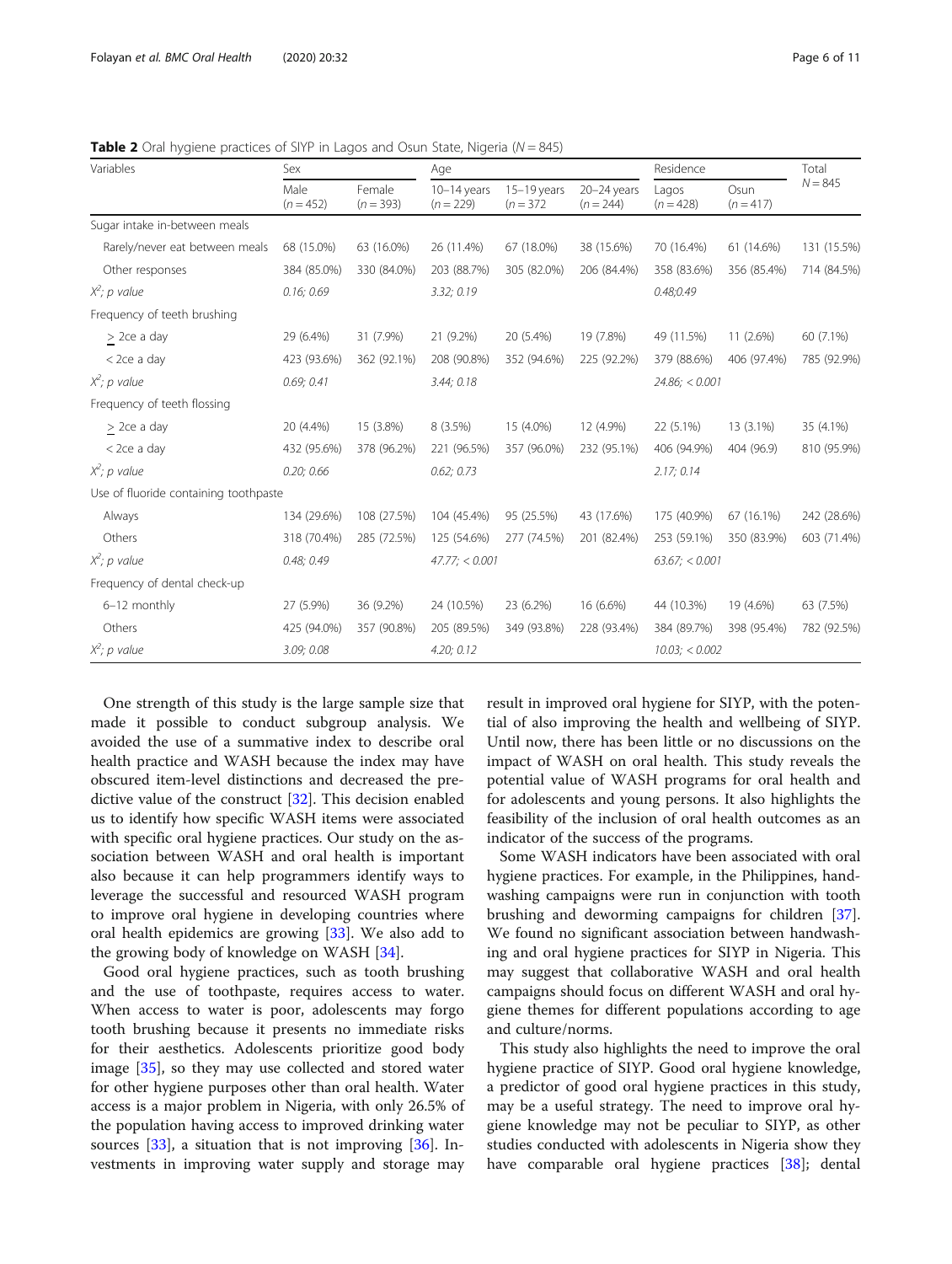| Variables                    | Good oral hygiene<br>practices<br>$(n = 75)$ | Poor oral hygiene<br>practices<br>$(n = 770)$ | $X^2$ | $p$ value | Total<br>$(N = 845)$ |
|------------------------------|----------------------------------------------|-----------------------------------------------|-------|-----------|----------------------|
| Sex                          |                                              |                                               |       |           |                      |
| Male                         | 36 (8.0%)                                    | 416 (92.0%)                                   | 1.00  | 0.32      | 452 (53.5%)          |
| Female                       | 39 (9.9%)                                    | 354 (90.1%)                                   |       |           | 393 (46.5%)          |
| Age                          |                                              |                                               |       |           |                      |
| $10-14$ years                | 27 (11.8%)                                   | 202 (88.2%)                                   |       |           | 229 (27.1%)          |
| $15-19$ years                | 31 (8.3%)                                    | 341 (91.7%)                                   | 3.64  | 0.16      | 372 (44.0%)          |
| $20 - 24$ years              | 17 (7.0%)                                    | 227 (93.0%)                                   |       |           | 244 (28.9%)          |
| Residence                    |                                              |                                               |       |           |                      |
| Osun                         | 19 (4.6%)                                    | 398 (95.4%)                                   | 19.0  | < 0.001   | 417 (49.3%)          |
| Lagos                        | 56 (13.1%)                                   | 372 (86.9%)                                   |       |           | 428 (50.7%)          |
| Ever attended school         |                                              |                                               |       |           |                      |
| No                           | 8 (12.3%)                                    | 57 (87.7%)                                    | 1.03  | 0.31      | 65 (7.7%)            |
| Yes                          | 67 (8.6%)                                    | 713 (91.4%)                                   |       |           | 780 (92.3%)          |
| Marital status               |                                              |                                               |       |           |                      |
| Single                       | 69 (9.0%)                                    | 702 (91.1%)                                   | 0.06  | 0.81      | 771 (91.2%)          |
| Married                      | 6 (8.1%)                                     | 68 (91.9%)                                    |       |           | 74 (8.8%)            |
| Oral hygiene knowledge       |                                              |                                               |       |           |                      |
| Poor                         | 22 (3.8%)                                    | 559 (96.2%)                                   | 59.55 | < 0.001   | 581 (68.8%)          |
| Good                         | 53 (20.1%)                                   | 211 (79.9%)                                   |       |           | 264 (31.2%)          |
| Water collection and storage |                                              |                                               |       |           |                      |
| Poor                         | 36 (6.7%)                                    | 501 (93.3%)                                   | 8.59  | < 0.003   | 537 (63.6%)          |
| Good                         | 39 (12.7%)                                   | 269 (87.3%)                                   |       |           | 308 (36.4%)          |
| Handwashing                  |                                              |                                               |       |           |                      |
| Poor                         | 54 (8.5%)                                    | 581 (91.5%)                                   | 0.44  | 0.51      | 635 (75.1%)          |
| Good                         | 21 (10.0%)                                   | 189 (90.0%)                                   |       |           | 210 (24.9%)          |
| Sanitation                   |                                              |                                               |       |           |                      |
| Poor                         | 47 (8.2%)                                    | 530 (92.0%)                                   | 1.20  | 0.27      | 577 (65.1%)          |
| Good                         | 28 (10.5%)                                   | 240 (89.5%)                                   |       |           | 268 (34.9%)          |
| Waste disposal               |                                              |                                               |       |           |                      |
| Poor                         | 41 (8.8%)                                    | 424 (91.2%)                                   | 0.04  | 0.94      | 465 (55.0%)          |
| Good                         | 34 (9.0%)                                    | 346 (91.0%)                                   |       |           | 380 (45.0%)          |

<span id="page-6-0"></span>

|  |  |  |  |  |  | Table 3 Factors associated with oral hygiene practices among SIYP in Osun and Lagos States, Nigeria (N = 845) |
|--|--|--|--|--|--|---------------------------------------------------------------------------------------------------------------|
|--|--|--|--|--|--|---------------------------------------------------------------------------------------------------------------|

\*estimates derived from Fisher's exact test

service utilization is poor [48]; a high proportion of the youths consume refined carbohydrate between meals; and a high proportion brush less than twice a day [\[36,](#page-10-0) [39](#page-10-0)]. Associations between oral hygiene knowledge and practices have been reported in other populations [\[40](#page-10-0)], and, as in this study, practice is always poorer than knowledge. Better access of Nigerian SIYP to oral hygiene education may significantly improve the proportion of this population that practices good oral hygiene, which may be a simple route to improved quality of life, wellbeing and life expectancy.

Finally, residential location is significantly associated with oral hygiene practices of SIYP. Lagos, in Lagos State, where the study participants were recruited, is a cosmopolitan city. Access to information, oral health care services and improved water collection and storage that affects oral hygiene practices, are more likely accessible in cosmopolitan Lagos State than in hinterland Osun State: in 2015, 82% of urban dwellers and 54% of rural dwellers had access to basic water in Nigeria [\[41](#page-10-0)]. The difference in the oral hygiene of SIYP in Lagos and Osun State, and the national profile on water access may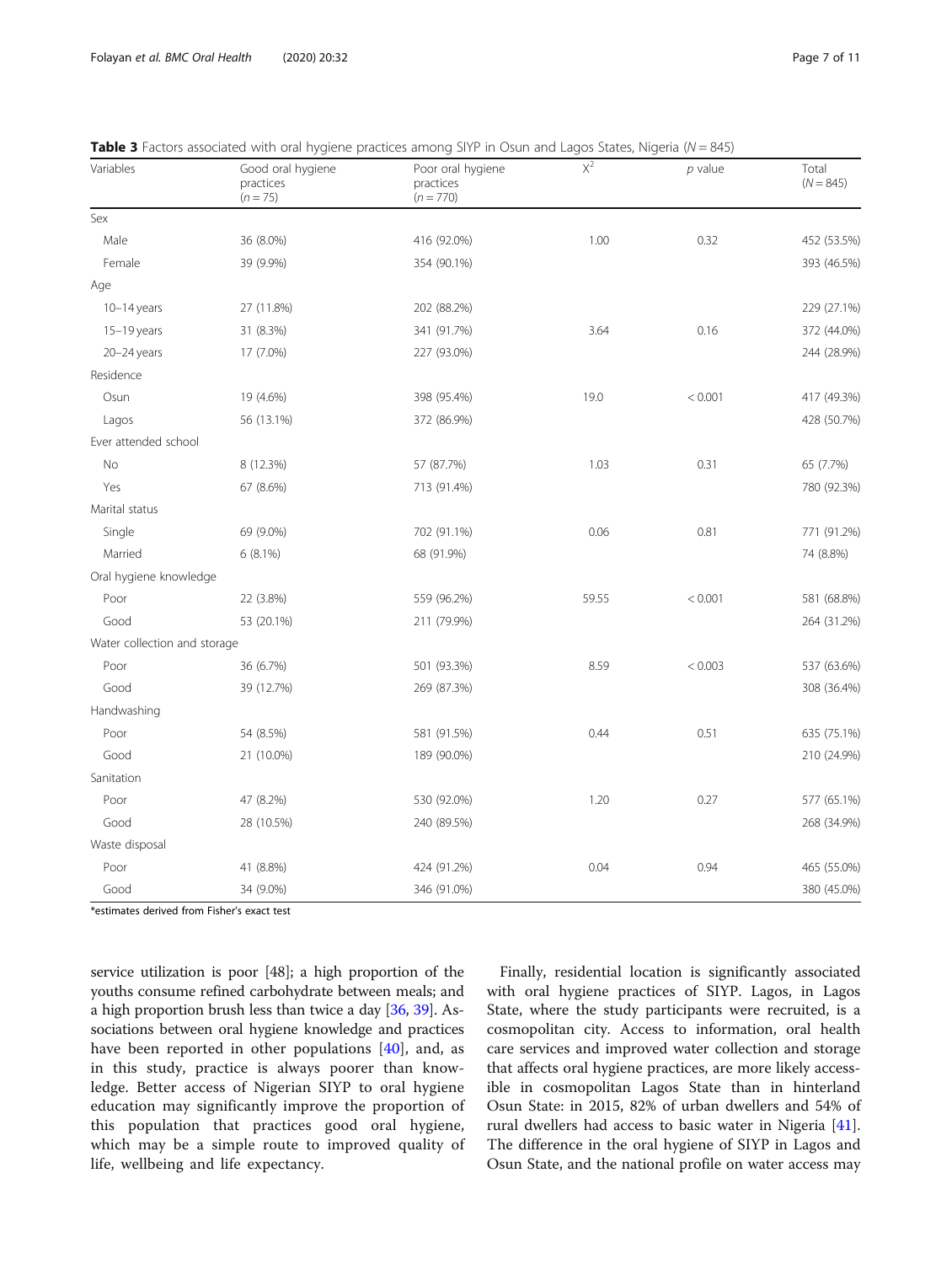<span id="page-7-0"></span>

|                                  | Table 4 Association between oral hygiene knowledge and oral hygiene practices of SIYP in Lagos and Osun State, Nigeria (N = 845) | Oral Hygiene Practices               |                       |                  |             |                 |                                                                   |                          |             |
|----------------------------------|----------------------------------------------------------------------------------------------------------------------------------|--------------------------------------|-----------------------|------------------|-------------|-----------------|-------------------------------------------------------------------|--------------------------|-------------|
| Oral Hygiene Knowledge Variables |                                                                                                                                  | Sugar intake in-<br>between meals    |                       |                  |             |                 | Frequency of teeth cleaning Use of fluoride containing toothpaste | Frequency of check-ups   |             |
|                                  |                                                                                                                                  | Rarely or never eat<br>between meals | responses<br>Other    | $\geq$ 2ce a day | <2ce a day  | Always          | Others                                                            | Every 6-12 months Others |             |
|                                  | Sugar intake in-between meals                                                                                                    |                                      |                       |                  |             |                 |                                                                   |                          |             |
|                                  | Rarely or never eat between meals                                                                                                | 109 (83.2%)                          | 22 (16.8%)            | 7 (5.3%)         | 124 (94.7%) | 36 (27.5%)      | 95 (72.5%)                                                        | 7(5.3%)                  | 124 (94.7%) |
|                                  | Other responses                                                                                                                  | 22 (3.1%)                            | 692 (96.9%)           | 53 (7.4%)        | 661 (92.6%) | 206 (28.9%)     | 508 (71.1%)                                                       | 56 (7.8%)                | 658 (92.2%) |
|                                  | $X^2$ ; p value                                                                                                                  | 542.49; < 0.00                       |                       | 0.73; 0.39       |             | 0.11; 0.08      |                                                                   | 1.00; 0.32               |             |
|                                  | Frequency of teeth cleaning                                                                                                      |                                      |                       |                  |             |                 |                                                                   |                          |             |
|                                  | $\geq$ 2ce a day                                                                                                                 | 83 (18.7%)                           | 360 (81.3%)           | 50 (11.3%)       | 393 (88.7%) | 146 (33.0%)     | 297 (67.0%)                                                       | 46 (10.4%)               | 397 (89.6%) |
|                                  | <2ce a day                                                                                                                       | 48 (11.9%)                           | 354 (88.1%) 10 (2.5%) |                  | 392 (97.5%) | 96 (23.9%)      | 306 (76.1%)                                                       | 17(4.2%)                 | 385 (95.8%) |
|                                  | $X^2$ ; p value                                                                                                                  | 7.43; 0.01                           |                       | 24.74; < 0.001   |             | 8.50; 0.004     |                                                                   | 11.57; 0.001             |             |
|                                  | Frequency of use of fluoride<br>containing toothpaste                                                                            |                                      |                       |                  |             |                 |                                                                   |                          |             |
|                                  | Always                                                                                                                           | 84 (15.9%)                           | 443 (84.1%) 42 (7.9%) |                  | 485 (92.0%) | 231 (43.8%)     | 296 (56.2%)                                                       | 45 (8.5%)                | 482 (91.5%) |
|                                  | Others                                                                                                                           | 47 (14.8%)                           | 271 (85.2%) 18 (5.7%) |                  | 300 (94.3%) | 11 (3.5%)       | 307 (96.5%)                                                       | 18 (5.7%)                | 300 (94.3%) |
|                                  | $X^2$ ; p value                                                                                                                  | 0.20; 0.65                           |                       | 1.60; 0.21       |             | 158.18; < 0.001 |                                                                   | 2.38; 0.12               |             |
|                                  | Frequency of dental check-ups                                                                                                    |                                      |                       |                  |             |                 |                                                                   |                          |             |
|                                  | Every 6-12 months                                                                                                                | 67 (25.1%)                           | 200 (74.9%) 23 (8.6%) |                  | 244 (91.4%) | 97 (36.3%)      | 170 (63.7%)                                                       | 60 (22.5%)               | 207 (77.5%) |
|                                  | Others                                                                                                                           | 64 (11.1%)                           | 514 (88.9%)           | 37 (6.4%)        | 541 (93.6%) | 145 (25.1%)     | 433 (74.9%)                                                       | 3 (0.5%)                 | 575 (99.5%) |
|                                  | $X^2$ ; p value                                                                                                                  | 27.41; < 0.001                       |                       | 1.36; 0.24       |             | 11.30; 0.001    |                                                                   | 127.57; < 0.001          |             |

| ļ<br>$\overline{ }$                                                    |   |
|------------------------------------------------------------------------|---|
| ļ                                                                      |   |
| ì                                                                      |   |
| II                                                                     |   |
| ζ                                                                      |   |
|                                                                        |   |
| į                                                                      |   |
| Ï<br>֖֖֖֪ׅ֪ׅ֖֧֪ׅ֖֧֧֚֚֚֚֚֚֚֚֚֚֚֚֚֚֚֚֡֝֝֝֝֝֝֝֬֝֝֝֬֝֓֞֬֝֓֞֬֝֓֞֬֝֓֞֬֝֓֞֞֝֬ |   |
| Ì<br>l                                                                 | Ì |
| ֘֒                                                                     |   |
| j<br>1                                                                 |   |
| $\frac{1}{2}$<br>Į<br>Ş                                                |   |
| )                                                                      |   |
|                                                                        |   |
| I<br>j                                                                 |   |
| ć<br>ï                                                                 |   |
| I                                                                      |   |
|                                                                        |   |
| ١                                                                      |   |
|                                                                        |   |
| l                                                                      |   |
| i<br>$\overline{\phantom{a}}$                                          | ì |
| j                                                                      |   |
| Ò                                                                      |   |
|                                                                        |   |
|                                                                        |   |
|                                                                        |   |
| )                                                                      |   |
|                                                                        |   |
|                                                                        |   |
| İ<br>i<br>Ï                                                            |   |
|                                                                        |   |
|                                                                        |   |
| d                                                                      |   |
| ¢                                                                      |   |
| l<br>j                                                                 |   |
| ļ<br>d                                                                 |   |
| i                                                                      | ì |
|                                                                        |   |
|                                                                        |   |
| j                                                                      |   |
| i<br>١                                                                 |   |
| ī                                                                      |   |
| į                                                                      |   |
| d                                                                      |   |
| l                                                                      |   |
| Ì<br>i                                                                 |   |
| ī<br>S<br>j                                                            |   |
|                                                                        |   |
|                                                                        |   |
| i                                                                      |   |
|                                                                        |   |
| ļ                                                                      |   |
| ļ<br>j                                                                 |   |
| Í                                                                      |   |
| ׇ֘֒                                                                    | j |
| l                                                                      |   |
| ٢                                                                      |   |
| í                                                                      |   |
| I                                                                      |   |
|                                                                        |   |
| Ó<br>i                                                                 |   |
| ì                                                                      |   |
|                                                                        |   |
|                                                                        |   |
|                                                                        |   |
| l                                                                      |   |
|                                                                        |   |
| ׇ֚֘֡<br>į                                                              |   |
|                                                                        |   |
|                                                                        |   |
| I                                                                      |   |
| í<br>ź                                                                 |   |
| ï                                                                      |   |
| d                                                                      |   |
| d<br>۰                                                                 |   |
|                                                                        |   |
| $\frac{1}{2}$<br>I                                                     |   |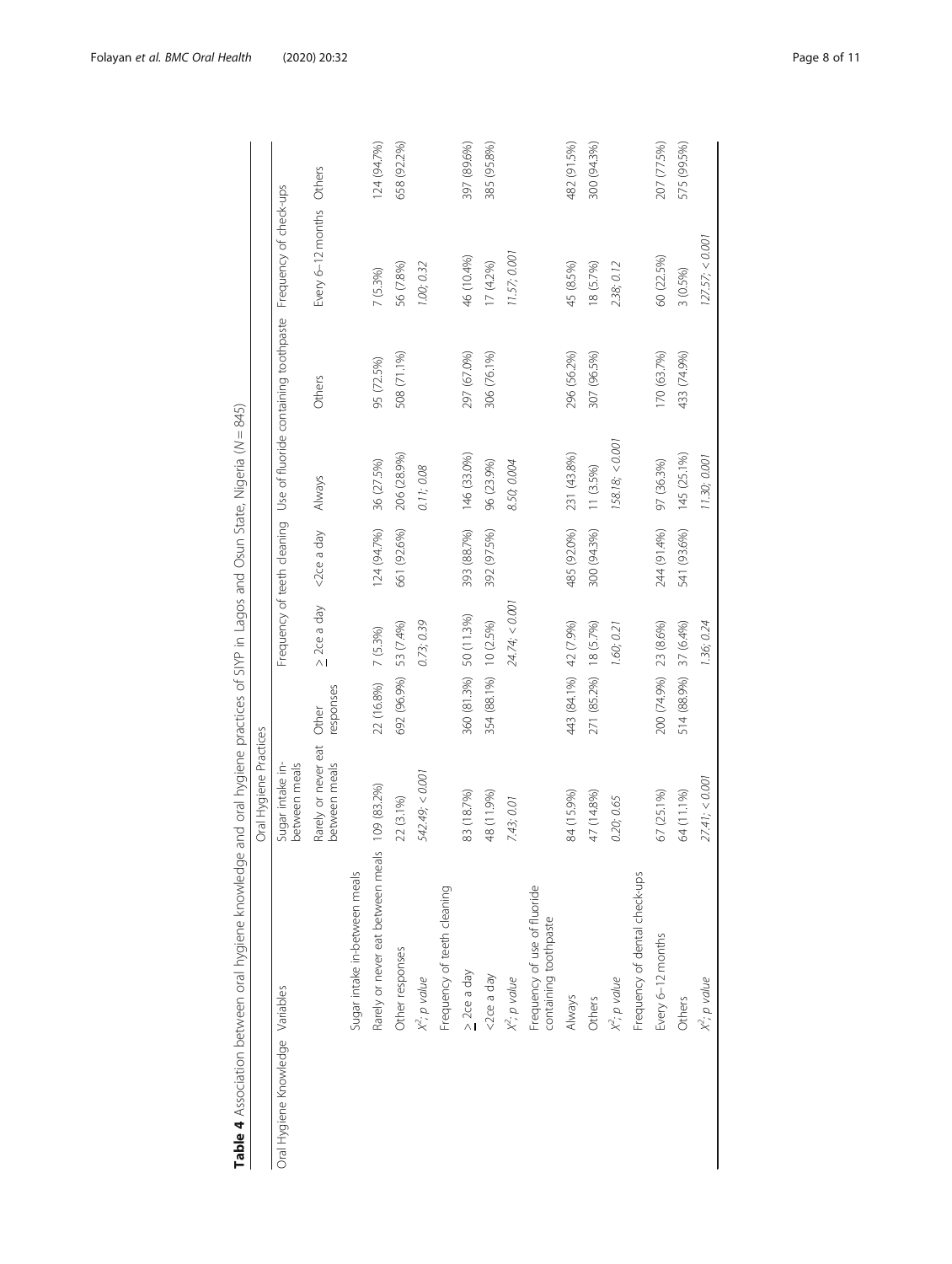<span id="page-8-0"></span>**Table 5** Indicators for good oral hygiene among SIYP in Osun and Lagos States, Nigeria ( $N = 845$ )

| Variables                    | Model 1   |                         |                          | Model 2 |                         |            |
|------------------------------|-----------|-------------------------|--------------------------|---------|-------------------------|------------|
|                              | <b>OR</b> | 95% Confidence interval | $P$ -value               | AOR     | 95% Confidence interval | $P$ -value |
| Water collection and storage |           |                         |                          |         |                         |            |
| Poor                         | 1.00      | 1.00                    |                          | 1.00    | 1.00                    |            |
| Good                         | 1.91      | $1.18 - 3.10$           | 0.01                     | 1.84    | $1.09 - 3.09$           | 0.021      |
| Handwashing                  |           |                         |                          |         |                         |            |
| Poor                         | 1.00      | 1.00                    | $\overline{\phantom{0}}$ | 1.00    | 1.00                    |            |
| Good                         | 1.10      | $0.64 - 1.90$           | 0.73                     | 0.83    | $0.45 - 1.52$           | 0.55       |
| Sanitation                   |           |                         |                          |         |                         |            |
| Poor                         | 1.00      | 1.00                    |                          | 1.00    | 1.00                    |            |
| Good                         | 1.17      | $0.70 - 1.96$           | 0.76                     | 1.16    | $0.67 - 2.03$           | 0.59       |
| Waste disposal               |           |                         |                          |         |                         |            |
| Poor                         | 1.00      | 1.00                    |                          | 1.00    | 1.00                    |            |
| Good                         | 1.32      | $0.74 - 2.37$           | 0.85                     | 1.17    | $0.62 - 2.19$           | 0.63       |
| Oral hygiene knowledge       |           |                         |                          |         |                         |            |
| Poor                         |           |                         |                          | 1.00    | 1.00                    |            |
| Good                         |           |                         |                          | 6.16    | $3.54 - 10.72$          | < 0.001    |
| Sex                          |           |                         |                          |         |                         |            |
| Male                         |           |                         |                          | 1.00    | 1.00                    |            |
| Female                       |           |                         |                          | 0.93    | $0.55 - 1.58$           | 0.80       |
| Age                          |           |                         |                          |         |                         |            |
| $10-14$ years                |           |                         |                          | 1.00    | 1.00                    |            |
| 15-19 years                  |           |                         |                          | 0.80    | $0.44 - 1.45$           | 0.47       |
| 20-24 years                  |           |                         |                          | 0.61    | $0.30 - 1.27$           | 0.19       |
| Residence                    |           |                         |                          |         |                         |            |
| Osun                         |           |                         |                          | 1.00    | 1.00                    |            |
| Lagos                        |           |                         |                          | 2.38    | $1.32 - 4.31$           | 0.004      |
| Ever attended school         |           |                         |                          |         |                         |            |
| $\rm No$                     |           |                         |                          | 1.00    | 1.00                    |            |
| Yes                          |           |                         |                          | 0.58    | $0.23 - 1.48$           | 0.26       |
| Marital status               |           |                         |                          |         |                         |            |
| Single                       |           |                         |                          | 1.00    | 1.00                    |            |
| Married                      |           |                         |                          | 1.01    | $0.35 - 2.95$           | 0.98       |

be proof of the increased risk of SIYP residing in hinterlands in Nigeria, to poorer oral health than their peers residing in cosmopolitan areas. This hypothesis, however, is unproven and needs investigation.

This study has some limitations. First, is the inherent limitation of the cross-sectional design of the study. We were unable to establish a cause-effect relationship between WASH and poor oral hygiene practices. Second, there may be multiple confounders that were not identified and controlled for; our ability to identify these confounders is limited since almost no studies have been conducted on the subject matter. We, however, controlled for some possible confounders, using logistic

regression. Third, the study may suffer from social desirability response bias when questioned on oral health practices [[42\]](#page-10-0). However, we felt this impact was minimal as there was a large difference in the responses to oral hygiene knowledge and oral hygiene practices. Fourth, we did not distinguish between participants who make a living on the street but live in a home and have family contact, from those whose permanent place of residence is the street and have no other contacts or are completely abandoned [\[43](#page-10-0)]. This information was important as this may be a confounder for hygiene practices. The study data was collected from cities in Southwest Nigeria limiting its generalizability to Nigeria in view of the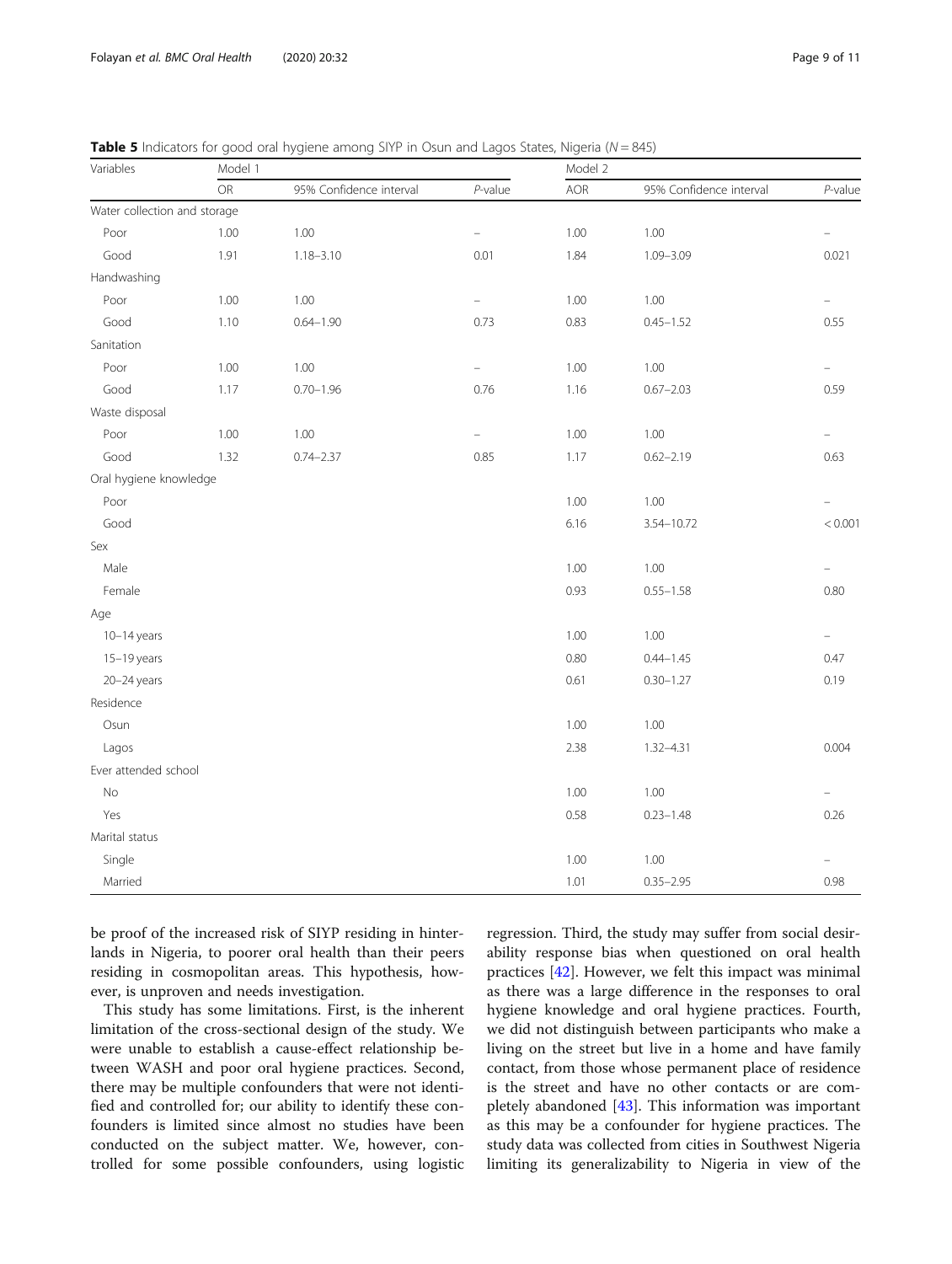<span id="page-9-0"></span>differences in the social contexts of the lives of people in northern and eastern Nigeria, which may impact the variables being studied. Most of the study participants were recruited through direct recruitment with implications for the sample representativeness also. Despite these limitations, the study provided useful new information and helped generate new study hypotheses that can be pursued through primary data collection.

# Conclusion

For SIYP in Nigeria, the residential location further increases the vulnerability to poor oral hygiene practices. The association between access to good water collection and storage and good oral hygiene practices highlights the possible indirect impact the WASH program can have on improving health through improving oral hygiene practices. Although many WASH programs have focused on improving the health of children, this study indicates that a WASH indicator is associated with oral health practices in adolescents; extending WASH programs to include adolescents in Nigeria should be considered. The study findings also suggest the need to include a monitoring indicator of oral hygiene practice in the WASH monitoring and evaluation framework.

#### Abbreviations

AOR: Adjusted odds ratio; CEP: Community engagement program; CI: Confidence interval; OR: Odds ratio; OVC: Orphaned and vulnerable children; SIYP: Street-involved young people; UNHCR: United Nations high commission for refugees; WASH: Water, sanitation and hygiene

#### Acknowledgements

We acknowledge the contributions of the study participants who took the time to actively engage with us on this project. The contributions of Dr. Yinyin Ijadunola to the design and implementation of this study are also acknowledged.

#### Authors' contributions

MOF and MOO designed the study. MOO and AOO collected the data. MOO conducted the data analysis. MOF developed the first draft of the manuscript. MOO and AOO contributed to the development of the full manuscript. MOF, MOO and AOO agreed to the final version of the manuscript and its submission for publication. All authors have read and approved the manuscript.

#### Funding

This research was supported by the Consortium for Advanced Research Training in Africa (CARTA). CARTA is jointly led by the African Population and Health Research Center and the University of the Witwatersrand and funded by the Carnegie Corporation of New York (Grant No--B 8606.R02), Sida (Grant No:54100113), the DELTAS Africa Initiative (Grant No: 107768/Z/15/Z) and Deutscher Akademischer Austauschdienst (DAAD). The DELTAS Africa Initiative is an independent funding scheme of the African Academy of Sciences (AAS)'s Alliance for Accelerating Excellence in Science in Africa (AESA) and supported by the New Partnership for Africa's Development Planning and Coordinating Agency (NEPAD Agency) with funding from the Wellcome Trust (UK) and the UK government. The statements made and views expressed are solely the responsibility of the authors.

#### Availability of data and materials

The datasets used and analysed during the current study are available from the corresponding author on reasonable request.

#### Ethics approval and consent to participate

Ethics approval for the study was obtained from the Institute of Public Health Research Ethics Committee, Obafemi Awolowo University Ile-Ife (IPHOAU/12/1133), and from Ministry of Health Research Ethics Committees of the Lagos State (LSMH2695/11/260/T) and Osun State (OSHREC/PRS/569 T/154). The study was conducted in line with the requirements of the Declaration of Helsinki. Written consent was obtained from all study participants. Parental consent was waived for children below 18 years from all the ethics committees. This was because the study was non-invasive and the children were street kids with associated challenges of locating parents for study approval purposes. The funding agencies were not involved with the design of the study, the collection, analysis, and interpretation of data and in writing the manuscript.

#### Consent for publication

Not applicable.

#### Competing interests

MOF is a Sectional Editor with the BMC Oral Health. All other authors declare that they have no competing interests.

#### Author details

<sup>1</sup>Department of Child Dental Health, Obafemi Awolowo University, Ile-Ife, Nigeria. <sup>2</sup>Department of Demography and Social Statistics, Obafemi Awolowo University, Ile-Ife, Nigeria. <sup>3</sup>Department of Obstetrics and Gynecology, Babcock University, Ilishan, Nigeria.

### Received: 3 September 2019 Accepted: 24 January 2020 Published online: 31 January 2020

#### References

- 1. World Health Organisation. Progress on drinking water, sanitation and hygiene: 2017 update and SDG baselines. Geneva: Licence: CC BY-NC-SA 3.0 IGO; 2017.
- 2. Water, Sanitation. Hygiene (WASH) 2015. Waste. [http://www.waste.nl/en/](http://www.waste.nl/en/project/water-sanitation-hygiene-wash) [project/water-sanitation-hygiene-wash](http://www.waste.nl/en/project/water-sanitation-hygiene-wash). Accessed 12 May 2019.
- 3. UNICEF's Strategy for Water, Sanitation and Hygiene 2016–2030. [https://](https://www.unicef.org/wash/files/WASH_Strategy_2016_2030_At_A_Glance.PDF) [www.unicef.org/wash/files/WASH\\_Strategy\\_2016\\_2030\\_At\\_A\\_Glance.PDF](https://www.unicef.org/wash/files/WASH_Strategy_2016_2030_At_A_Glance.PDF) Accessed 22 August 2019.
- 4. Kitagawa M, Kurahashi T, Matsukubo T. Relationship between general health, lifestyle, oral health, and periodontal disease in adults: a large crosssectional study in Japan. Bull Tokyo Dent Coll. 2017;58(1):1–8.
- 5. Ha DH, Do LG. Early life professional and layperson support reduce poor Oral hygiene habits in toddlers—a prospective birth cohort study. Dent J. 2018;6(4):56.
- 6. Forrest CB, Riley AW. Childhood origins of adult health: a basis for lifecourse health policy. Health Aff. 2004;23.
- 7. Abu-Gharbieh E, Saddik B, El-Faramawi M, Hamidi S, Basheti M. Oral health knowledge and behavior among adults in the United Arab Emirates. Biomed Res Int. 2019;7.
- 8. Fuhrmann D, Knoll LJ, Blakemore SJ. Adolescence as a sensitive period of brain development. Trends Cogn Sci. 2015;19(10):558–66.
- 9. Taut D, Baban A, Giese H, de Matos MG, Schupp H, Renner B. Developmental trends in eating self-regulation and dietary intake in adolescents. Appl Psychol Health Well Being. 2015;7(1):4–21.
- 10. Panter-Brick C. Street children, human rights and public health: a critique and future directions. Annu Rev Anthropol. 2002;31:147–71.
- 11. Bozinoff N, Small W, Long C, DeBeck K, Fast D. Still "at risk": an examination of how street-involved young people understand, experience, and engage with "harm reduction" in Vancouver's inner city. Int J Drug Policy. 2017;45:33–9.
- 12. Nicholas DB, Newton AS, Calhoun A, Dong K, de Jong-Berg MA, Hamilton F, et al. The experiences and perceptions of street-involved youth regarding emergency department services. Qual Health Res. 2016;26(6):851–62.
- 13. Bamgbose O. Teenage prostitution and the future of the female in Nigeria. Int J Offender Ther Comp Criminol. 2002;46(5):569–85.
- 14. Dare O, Oladepo O, Cleland JG, Badru OM. Reproductive health needs of young persons in markets and motor parks in south West Nigeria. Afr J Med Med Sci. 2001;30(3):199–205.
- 15. Araoye MO. Child labor and sexual exploitation in Nigeria; Paper presented at the Symposium on the African Girl Child: From Girl to Woman; April 5–6. Organized by the Institute for the African Child. Athens: Ohio University; 2000.